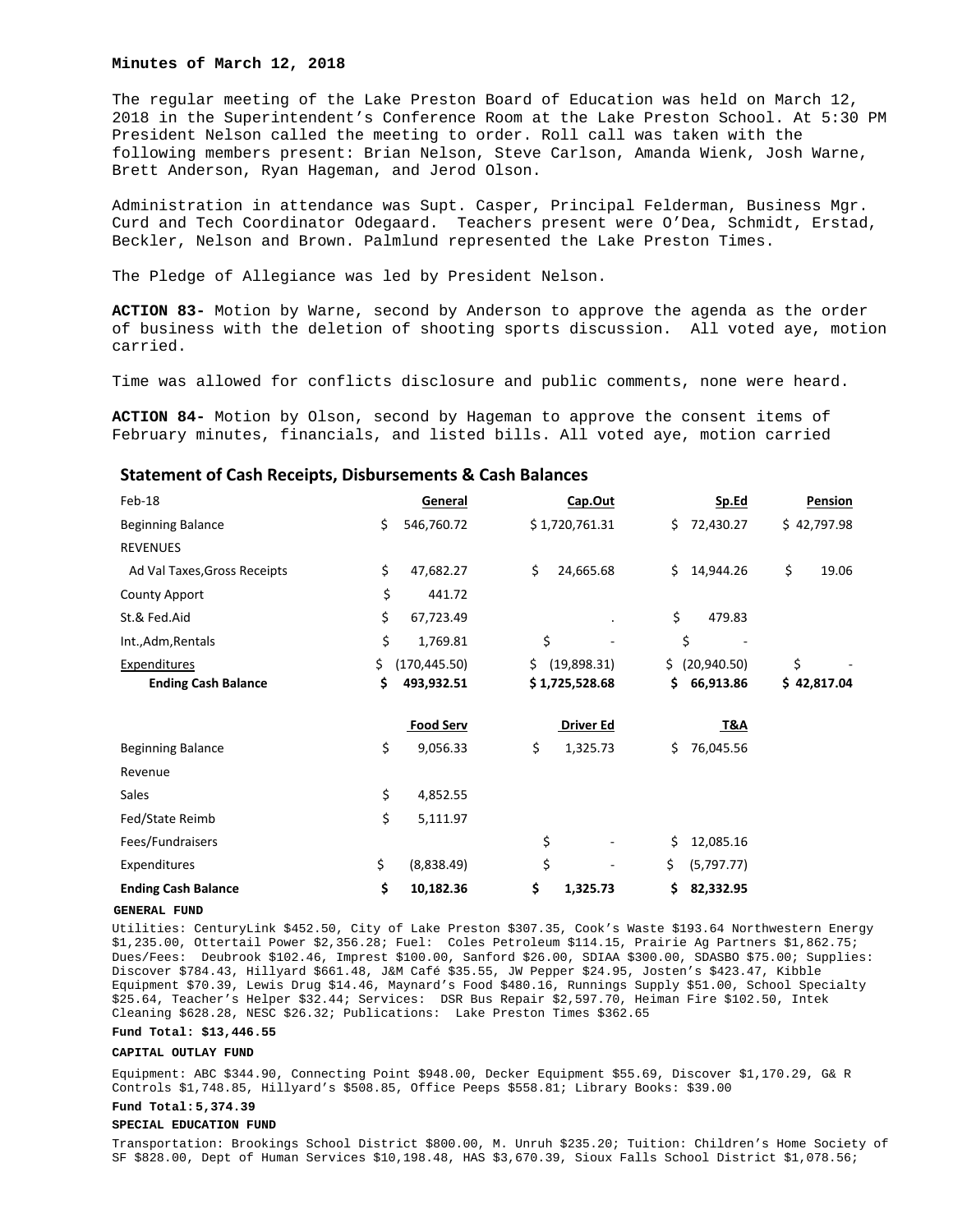Services: NESC \$2,895.13; Dues/Fees: SW/WC Service COOP \$150.00

**Fund Total: \$19,855.76** 

**FOOD SERVICE FUND** 

Supplies: Appeara \$93.09; Food: Cash-WA \$1,098.10, Dean Foods \$598.91, Earthgrains \$277.57, Maynard's Food \$93.42, Variety Foods \$2,616.90 **Fund Total: \$4,777.99** 

**Grand Total: \$43,454.69** 

**February Payroll:** General: \$112,361.30, Benefits \$35,470.04; Special Education: \$13,349.30, Benefits: \$4,375.87; Food Service: \$4,138.72, Benefits \$1,419.03 Total February Payroll: \$171,114.26

### **REVIEW/DISCUSSION:**

Discussion was held regarding adding a school counselor's report either every other month or quarterly to the board agenda. Supt Casper indicated that he would work with Mrs. Nelson the content and frequency of her report. Business Manager Curd reported that there are state sponsored CTE (Career and Technical Education) grants that she would like to apply for in the near future.

## **OLD BUSINESS:**

The board reviewed the various lighting proposals that had been received. Supt. Casper recommended updating football field lights and look into replacing building lights by section. After some discussion, the board decided to publish a new bid request.

**ACTION 85 -** Motion by Anderson, second by Wienk to publish a bid request for LED lighting by building sections. All voted aye, motion carried.

Supt Casper reported that the day after the February school board meeting, we had a bus go out of commission. He has been working with Foreman Sales on renting a bus to get us by until this meeting. He requested that the board purchase both the rental bus along with a 2019 bus that is currently available for delivery. If the board purchases the busses, the rental fees would be waived by Foreman.

**ACTION 86 -** Motion by Olson, second by Anderson to purchase the rental bus for \$3000. All voted aye, motion carried.

**ACTION 87 -** Motion by Hageman, second by Olson to purchase the 2019 Thomas bus from Foreman Sales for \$77,545.00. Roll call was taken and following members voted aye: Wienk, Hageman, Olson, Anderson, Carlson, and Nelson. Warne voted nay. Motion carried.

Supt Casper presented bids for painting the main gymnasium and other areas in the school. **ACTION 88 -** Motion by Carlson, second by Warne to accept Gebhardt's bid for painting the gymnasium only. All voted aye, motion carried.

### **NEW BUSINESS:**

**ACTION 89:** Motion by Anderson, second by Carlson to accept the Letter of Intent to Negotiate with the LP Teacher Association. All voted aye, motion carried.

**ACTION 90:** Motion by Carlson, second by Anderson to approve the resignation of Virgil Whetsel effective at the end of the school year. All voted aye, motion carried.

Administration and teachers presented information to the board regarding transitioning to a Middle school in lieu of re-hiring a sixth grade teacher.

**ACTION 91:** Motion by Warne, second by Wienk to approve changing the school structure to a PreK- 5th Elementary, 6-8 Middle School, and 9-12 High School. All voted aye, motion carried.